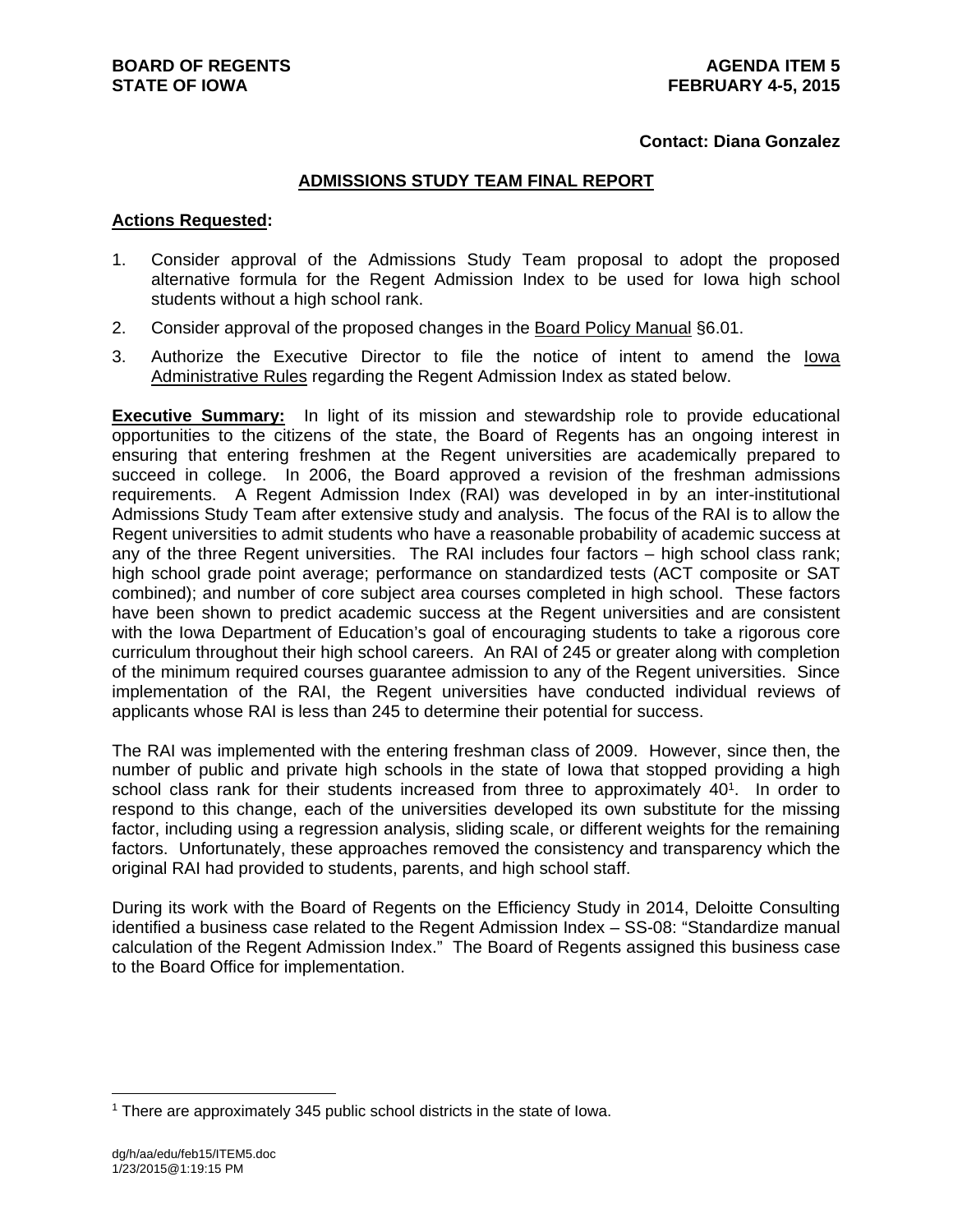Between September 2014 and December 2014, Chief Academic Officer Diana Gonzalez met with the Admissions Study Team (Attachment C) to evaluate the business case and to provide a recommendation to the Board of Regents which would meet the intent of the business case.

## **Recommendations:**

After extensive data analysis, the Admissions Study Team recommends the following alternative calculation of the RAI which will be used only by Iowa high school students whose high school does not provide a high school class rank:

 $RAI = ACT$  composite  $x 3 + High School Grade Point Average x 30 + High School Core$ Courses x 5

All Iowa students who are from high schools that do not provide high school class rank whose RAI is 245 or higher under the alternative formula and who have the required minimum core courses<sup>2</sup> will qualify for automatic admission to any of the Regent universities. Non-lowa students may be held to a higher RAI minimum. Each Regent university will continue to conduct individual reviews of students who do not meet the guaranteed admission RAI of 245 but who otherwise demonstrate potential and commitment to succeeding at a Regent university. The alternative formula calculation of the RAI for Iowa students whose high school does not provide high school class rank will be implemented for the entering freshman class of Summer/Fall 2016.

## **Background**:

Guiding principles. In its analyses and discussions, the Team used the following guiding principles:

- $\Rightarrow$  The Regent universities will continue to admit students who have a reasonable probability of academic success.
- $\Rightarrow$  The alternative formula will be consistent with the missions of the Board of Regents and the Regent universities.
- $\Rightarrow$  The alternative formula will be transparent, objective, understandable, and easy to use by families and educators to determine likelihood of a student's admission.
- $\Rightarrow$  Further changes in admissions requirements will result from relevant data analyses and will value students' academic high school experience.
- $\Rightarrow$  The minimum RAI required for automatic admission to the three Regent universities will remain as close as possible to the primary formula (245) RAI for the alternative formula.
- $\Rightarrow$  Each Regent university will retain the authority to review students who do not meet the automatic admission requirement.

 $2$  The core subject area courses, including English, mathematics, science, social sciences, and foreign languages, are defined by each Regent university and described in the publication Building Your Future which is available on the Board's website - http://www.regents.iowa.gov/Admissions/Building\_Your\_Future.pdf).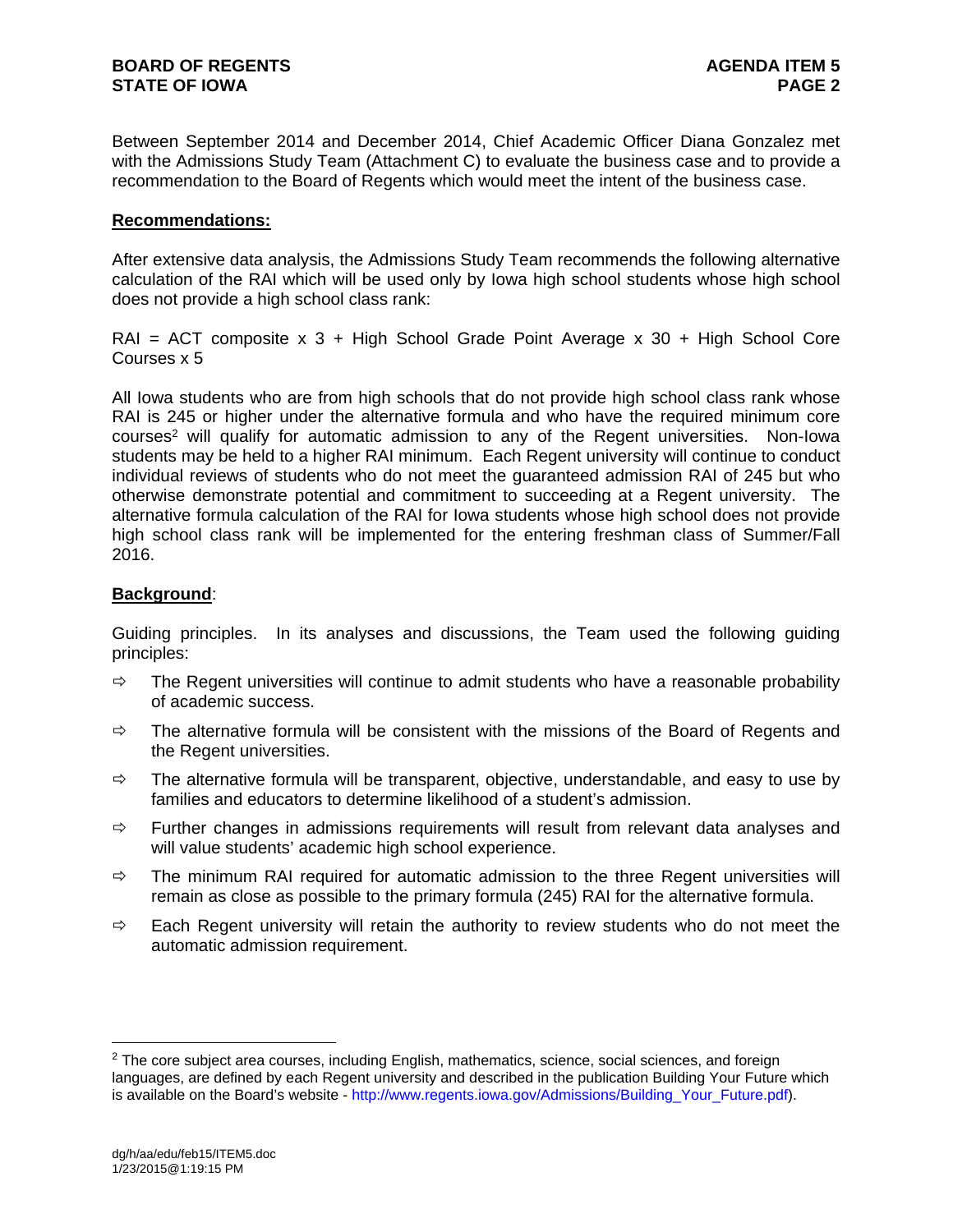# **Team Findings**:

The Team's findings were informed by the results of relevant data analyses.

- $\Rightarrow$  The alternative formula will continue to use the remaining three factors which exist in the primary formula – high school grade point average, ACT composite score, and number of core courses completed.
- $\Rightarrow$  The team identified 12 possible alternative formulas that included different weights for each of the three factors – ACT composite score, high school grade point average, and number of high school core courses.
- $\Rightarrow$  The purpose of the analysis conducted was to determine if there were significant differences in the correlation of the alternative formula with several measures of academic success, including first-year grade point average, one-year and two-year retention rates, and four-year and five-year graduation rates.
- $\Rightarrow$  In addition, analyses were conducted to determine which weights came the closest to defining those students who would have received automatic admission under the primary RAI formula calculation with particular attention to those students near the 245 automatic admission minimum.
- $\Rightarrow$  The proposed alternative formula increases the weight of the ACT composite score from two to three; increases the weight of the high school grade point average from 20 to 30; the weight of the high school core courses remains the same as the primary formula (5); and retains a common automatic admission cut score of 245.

## **Next Steps**:

- $\Rightarrow$  The Board Office will inform those lowa high schools that do not provide high school class rank of the change in the alternative calculation of the RAI, if approved by the Board.
- $\Rightarrow$  Following Board approval, implement the alternative formula for Summer/Fall 2016 admission of entering freshmen at the Regent universities.
- $\Rightarrow$  Re-affirm the current Board policy that non-resident applicants will be held to standards at least as high as those for resident freshman applicants.
- $\Rightarrow$  Update the Board Policy Manual §6.01 to include the alternative formula for the Regent Admission Index for students from high schools that do not provide high school class rank.
- $\Rightarrow$  Publicize the alternative formula. Also include an online RAI calculator for the alternative formula on the Board of Regents and university websites.
- Update the *Building Your Future* brochure describing the alternative formula.
- $\Rightarrow$  Provide notice to students and the general public about the alternative formula.
- $\Rightarrow$  File the Notice of Intended Action to amend Section 681 of the Iowa Administrative Code to include the alternative RAI formula with the three factors.
- $\Rightarrow$  Conduct a review of the alternative RAI formula one year after implantation.
- $\Rightarrow$  Conduct a comprehensive review of the RAI in 2015-2016.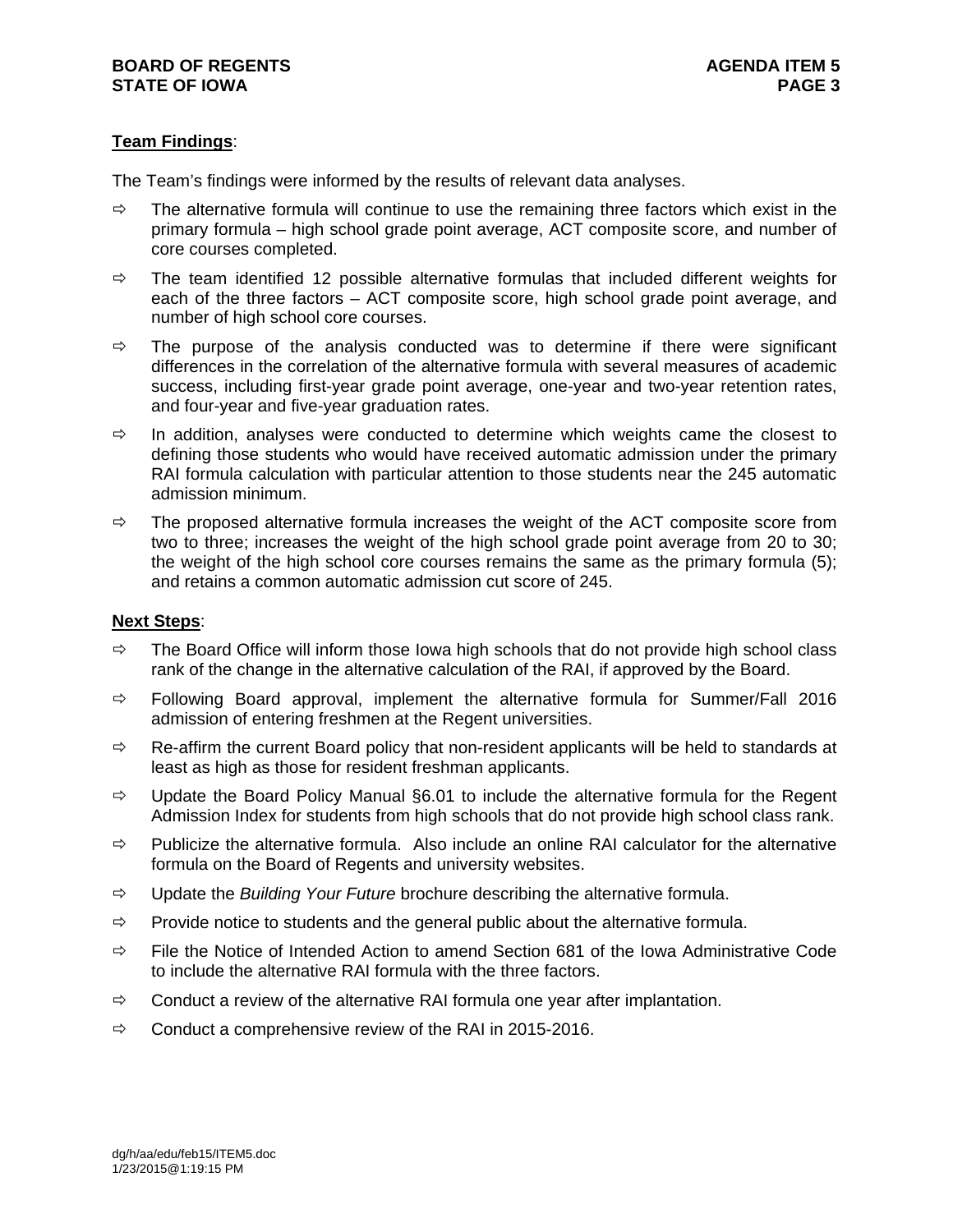# **ACADEMIC POLICIES AND PROCEDURES**

#### **6.01 Admission Requirements Common to the Three State Universities**

- A. The Board shall make rules for admission to and for the government of the institutions under its control, consistent with law. (Iowa Code §262.9(3))
- B. The Board of Regents, State of Iowa, has adopted the following requirements governing admission of students to the three state universities.

Each university shall describe in its catalog the requirements and other information necessary to make the admission process operate within the framework of these requirements.

Amendments and changes in these requirements are proposed by the universities to the Regent Committee on Educational Relations, which examines the proposals and makes specific recommendations through the Council of Provosts to the Board of Regents, State of Iowa, which is empowered by law to establish the admission requirements.

- 1. Admission of undergraduate students directly from high school. Students desiring admission must meet the requirements in this section and also any special requirements for the program, school, or college of their choice.
	- a. Applicants must submit a formal application for admission, together with the appropriate application fee for U.S. citizens or permanent residents, to the State University of Iowa, Iowa State University, or the University of Northern Iowa. All three universities have a separate application fee for international students. Transcripts of students' academic records, including credits and grades, rank in class, high school grade point average, courses completed, and certification of graduation, shall be provided by the appropriate secondary schools.

Applicants must also submit SAT Reasoning Test or ACT scores or the equivalent as determined by each university. The Test of English as a Foreign Language (TOEFL) or the equivalent as determined by each university is required of foreign students whose first language is not English. Applicants may be required to submit additional information or data to support their applications.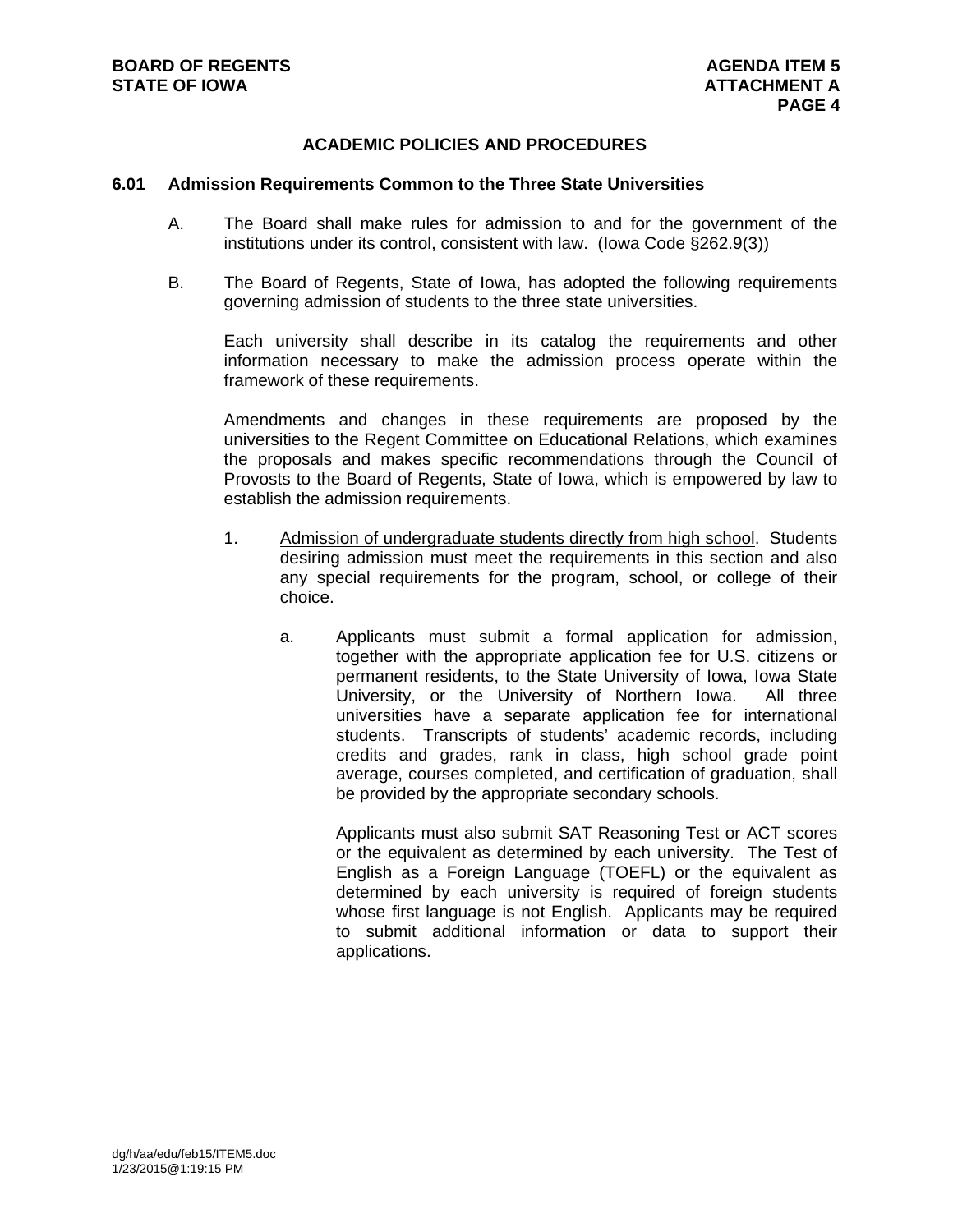b. Graduates of approved Iowa high schools who have the subject matter background as required by each university and who have a Regent Admission Index of 245 or higher will be automatically admitted. Applicants with a Regent Admission Index lower than 245 may, after a review of their academic and test records by the appropriate university, and at the discretion of the admissions officers: (1) be admitted unconditionally, (2) be admitted conditionally, (3) be required to enroll for a tryout period during a preceding summer session, or (4) be denied admission.

The primary Regent Admission Index is calculated using the following formula:

Regent Admission Index =  $(2 \times ACT$  composite score) +  $(1 \times high$ school rank) + (20 x high school grade point average) + (5 x number of high school courses completed in the subject areas) $3$ 

The alternative Regent Admission Index which will be used for Iowa students from high schools that do not provide high school class rank is calculated using the following formula:

Regent Admission Index =  $(3 \times$  ACT composite score) +  $(30 \times$ high school grade point average)  $+$  (5 x number of high school courses completed in the core subject areas).

<sup>3</sup> For purposes of calculating the Regent Admission Index, ACT composite score has a top value of 36 (SAT scores will be converted to ACT composite equivalents); high school rank is expressed as a percentile with 99% as the top value; high school GPA is expressed on a 4-point scale; and number of high school courses completed in the core subject areas is expressed in terms of years or fractions of years of study. The chosen multipliers were statistically derived.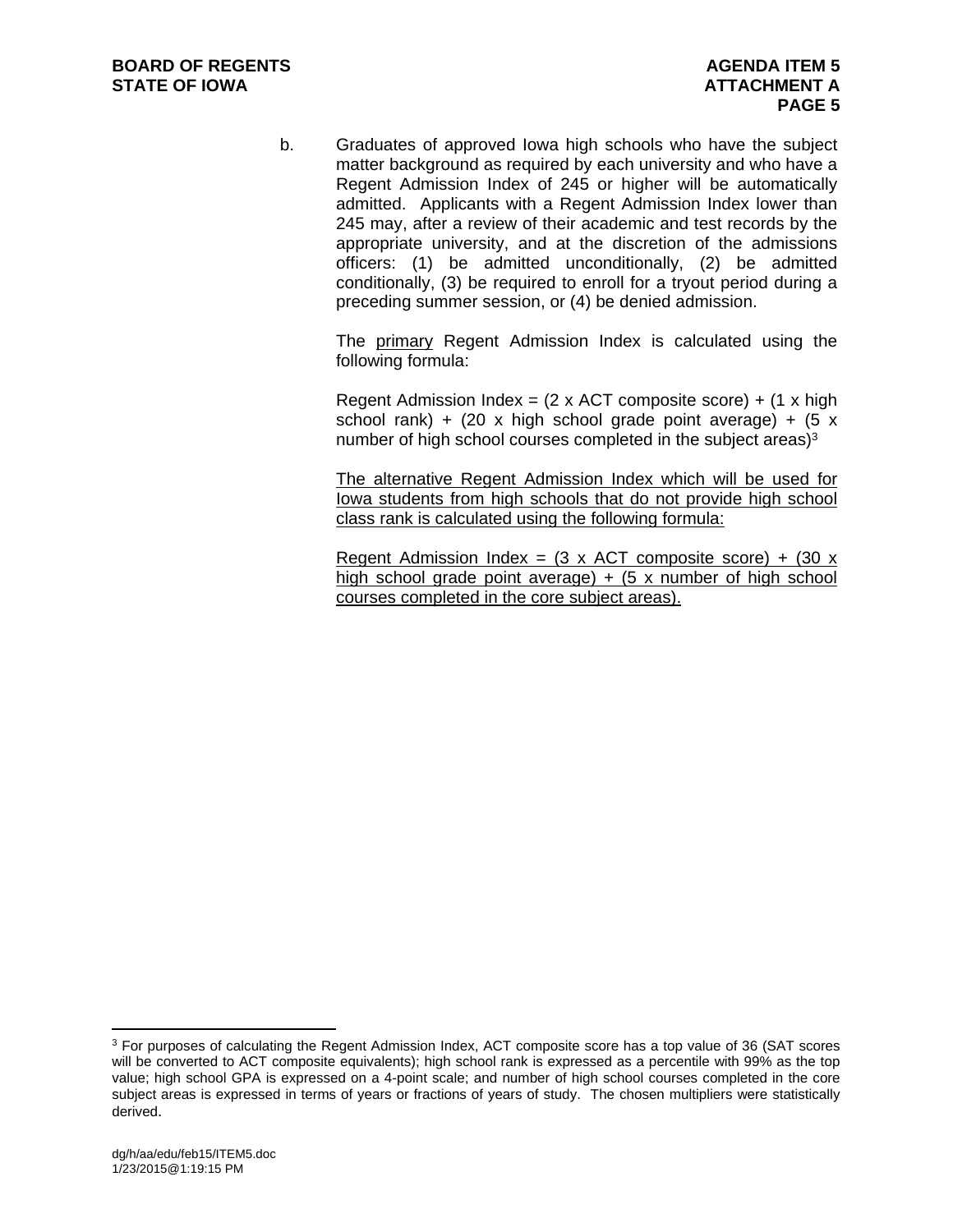#### **IOWA ADMINISTRATIVE CODE**

**681—1.1(262) Admission of undergraduate students directly from high school.** Students desiring admission to the University of Iowa, Iowa State University, or the University of Northern Iowa must meet the requirements in this rule and also any special requirements for the curriculum, school, or college of their choice.

Applicants must submit a formal application for admission, together with the appropriate application fee as approved by the state board of regents pursuant to Iowa Code subsection 262.9(18) and detailed in rule 681—1.7(262), and have their secondary school provide a transcript of their academic record, including credits and grades, rank in class, and certification of graduation. Applicants must also submit SAT Reasoning Test or ACT scores or the equivalent, as determined by each university. The Test of English as a Foreign Language (TOEFL) is required of foreign students whose first language is not English. Applicants may be required to submit additional information or data to support their applications.

**1.1(1)** Admission decisions to a university are based on the following four factors – performance on standardized tests (SAT Reasoning Test or ACT); high school grade point average; high school percentile rank in class; and number of core (or above) subject area courses completed in high school. These factors are used to calculate a Regent Admission Index, using an equation described in the Board Policy Manual. Graduates of approved Iowa high schools who have the subject matter background required by each university and who meet the Regent Admission Index required for automatic admission described in the Board Policy Manual will be admitted to any Regent university. Applicants who do not meet the Regent Admission Index for automatic admission or the subject matter requirements, may, after an individual review of their academic and test records, and at the discretion of the admissions officers:

*a.* Be admitted unconditionally,

- *b.* Be admitted conditionally,
- *c.* Be required to enroll for a tryout period during a preceding summer session, or
- *d.* Be denied admission.

**1.1(2)** Graduates of approved high schools in other states may be held to higher academic standards, but must meet at least the same requirements as graduates of Iowa high schools. The options for conditional admission or summer tryout enrollment may not necessarily be

offered to these students.

**1.1(3)** Applicants who are graduates of nonapproved high schools will be considered for admission in a manner similar to applicants from approved high schools, but additional emphasis will be given to scores obtained on standardized examinations.

**1.1(4)** Applicants who are not high school graduates, but whose classes have graduated, may be considered for admission. They will be required to submit all academic data to the extent that it exists and achieve scores on standardized examinations which will demonstrate that they are adequately prepared for academic study.

Students with superior academic records may be admitted, on an individual basis, for part–time university study while enrolled in high school or during the summers prior to high school graduation.

In rare situations, exceptional students may be admitted as full–time students to a regent university before completing high school. Early admission to a regent university is provided to serve persons whose academic achievement and personal and intellectual maturity clearly suggest readiness for collegiate level study. Each university will specify requirements and conditions for early admission.

This rule is intended to implement Iowa Code section 262.9(3).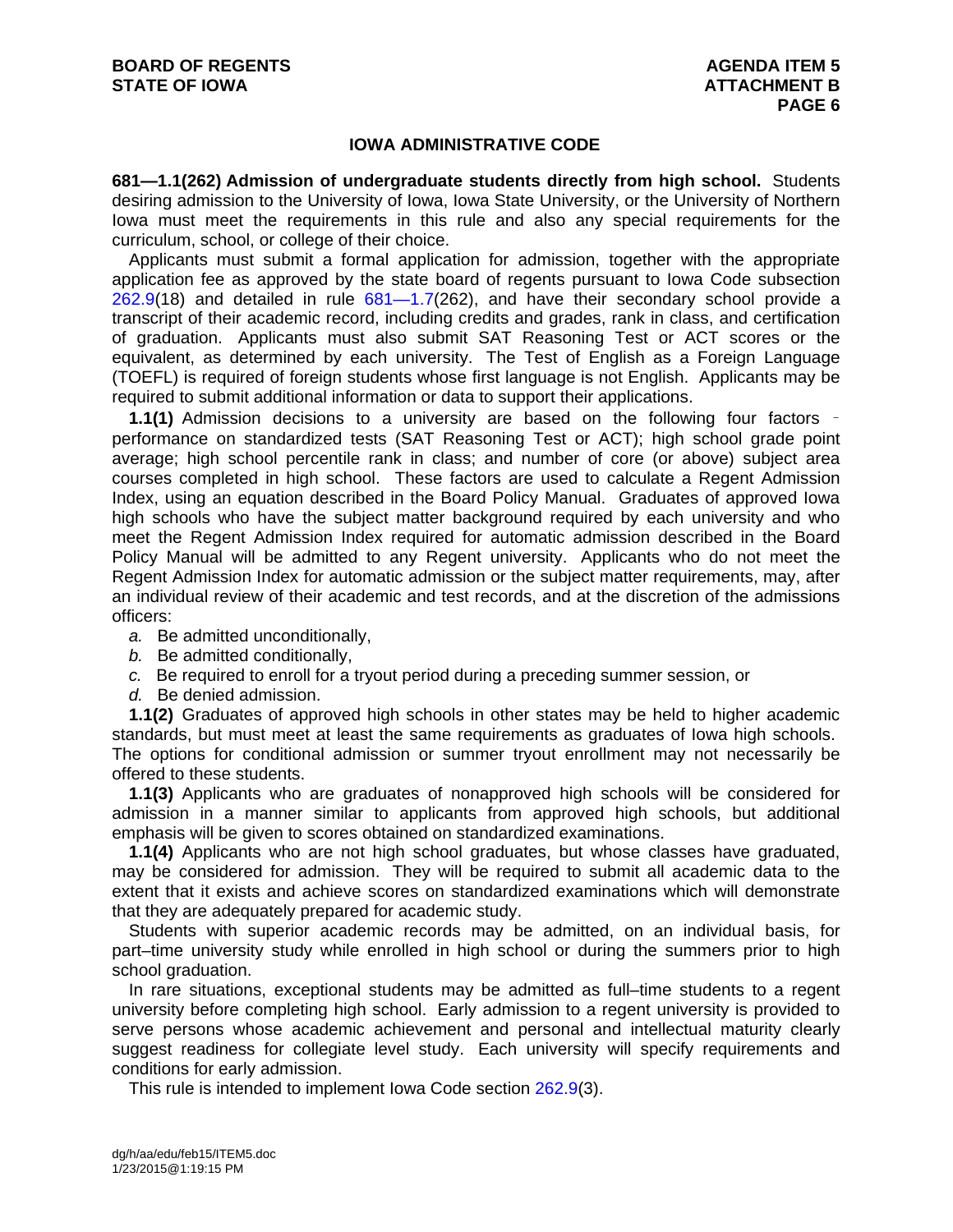## **FRESHMAN ADMISSION REQUIREMENTS TO IOWA REGENT UNIVERSITIES**

The admission of freshman applicants to the Iowa Regent Universities is based on a Regent Admission Index which combines four factors: ACT composite score, high school rank, high school grade point average, and number of high school courses completed in the core subject areas.

A primary Regent Admission Index (RAI) will be calculated for each freshman applicant using the equation below where the high school has provided a class rank:

## **RAI = (2 x ACT composite score) + (1 x high school rank) + (20 x high school grade point average) + (5 x number of high school courses completed in the core subject areas)**

*Note: For purposes of calculating the Regent Admission Index, ACT composite score has a top value of 36 (SAT scores will be converted to ACT composite equivalent); high school rank is expressed as a percentile with 99% as the top value; high school GPA is expressed on a 4-point scale; and number of high school courses completed in the core subject areas is expressed in terms of years or fractions of years of study4.* 

Freshman applicants from Iowa high schools who have an RAI of at least 245 and who meet the minimum number of high school courses required by the Regent universities will qualify for automatic admission to any of the three Regent universities. Freshman applicants who have an RAI below 245 may also be admitted to a specific Regent university; however, each Regent university will review these applications on an individual basis and the admission decision will be specific to each institution. Freshman applicants from approved high schools in other states may be held to higher academic standards, but must meet at least the same requirements as graduates of Iowa high schools.

The Regent universities recognize that the traditional measures of academic performance do not adequately describe some students' potential for success. Therefore, the Regent universities strongly encourage all interested students to apply for admission. Applicants who feel their academic record is not an accurate reflection of their potential for success are encouraged to provide supplemental information explaining their circumstances in addition to the application, academic transcripts, and test scores.

<sup>4</sup> Applicants who do not possess all required factors will be evaluated on an individual basis by each Regent university.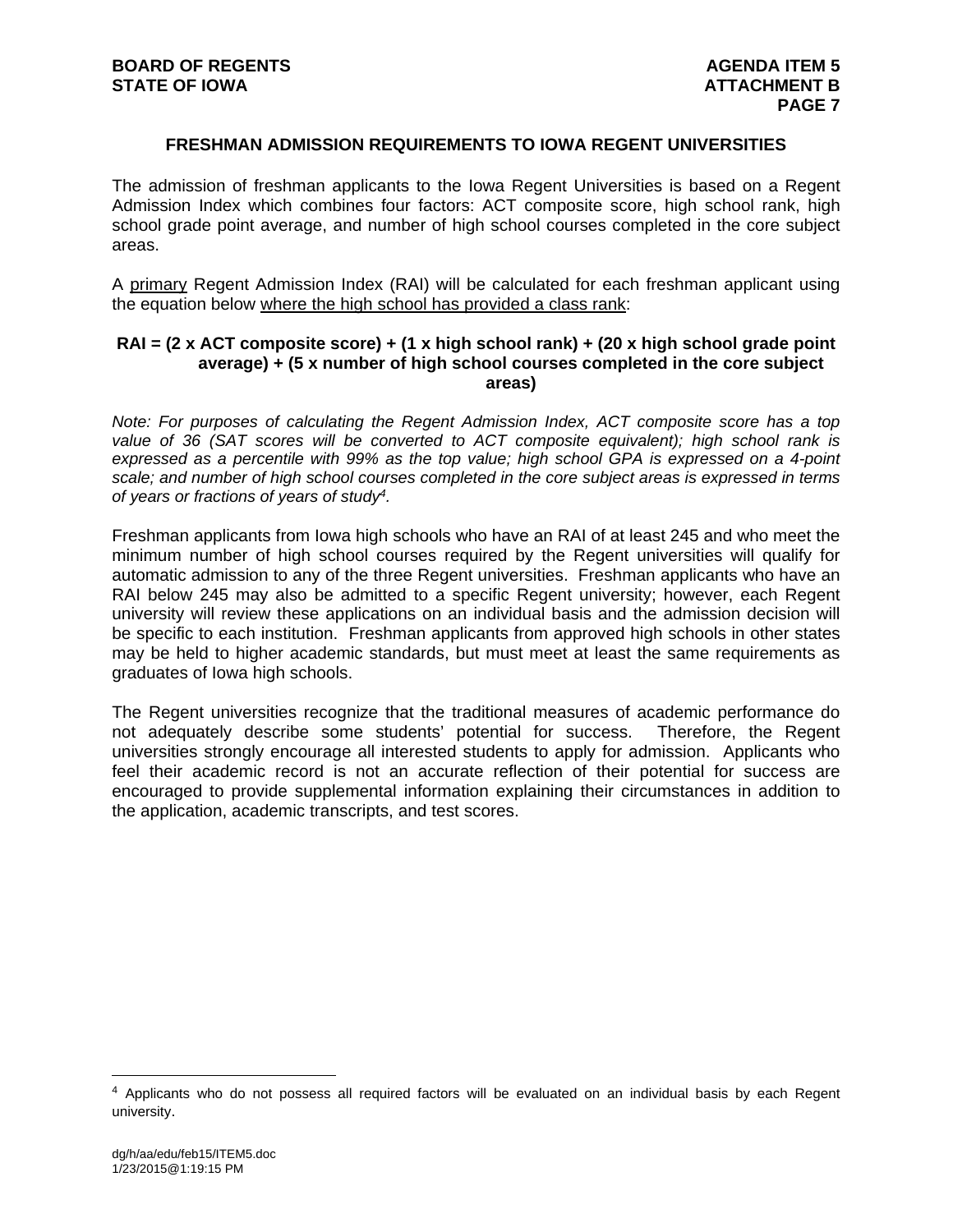An alternative Regent Admission Index (RAI) will be calculated for each freshman applicant using the equation below where the high school has not provided a class rank:

# **RAI = (3 x ACT composite score) + (30 x high school grade point average) + (5 x number of high school courses completed in the core subject areas)**

*Note: For purposes of calculating the Regent Admission Index, ACT composite score has a top value of 36 (SAT scores will be converted to ACT composite equivalent); high school GPA is expressed on a 4-point scale; and number of high school courses completed in the core subject areas is expressed in terms of years or fractions of years of study5.* 

Freshman applicants from Iowa high schools who have an RAI of at least 245 and who meet the minimum number of high school courses required by the Regent universities will qualify for automatic admission to any of the three Regent universities. Freshman applicants who have an RAI below 245 may also be admitted to a specific Regent university; however, each Regent university will review these applications on an individual basis and the admission decision will be specific to each institution. Freshman applicants from approved high schools in other states may be held to higher academic standards, but must meet at least the same requirements as graduates of Iowa high schools.

The Regent universities recognize that the traditional measures of academic performance do not adequately describe some students' potential for success. Therefore, the Regent universities strongly encourage all interested students to apply for admission. Applicants who feel their academic record is not an accurate reflection of their potential for success are encouraged to provide supplemental information explaining their circumstances in addition to the application, academic transcripts, and test scores.

<sup>5</sup> Applicants who do not possess all required factors will be evaluated on an individual basis by each Regent university.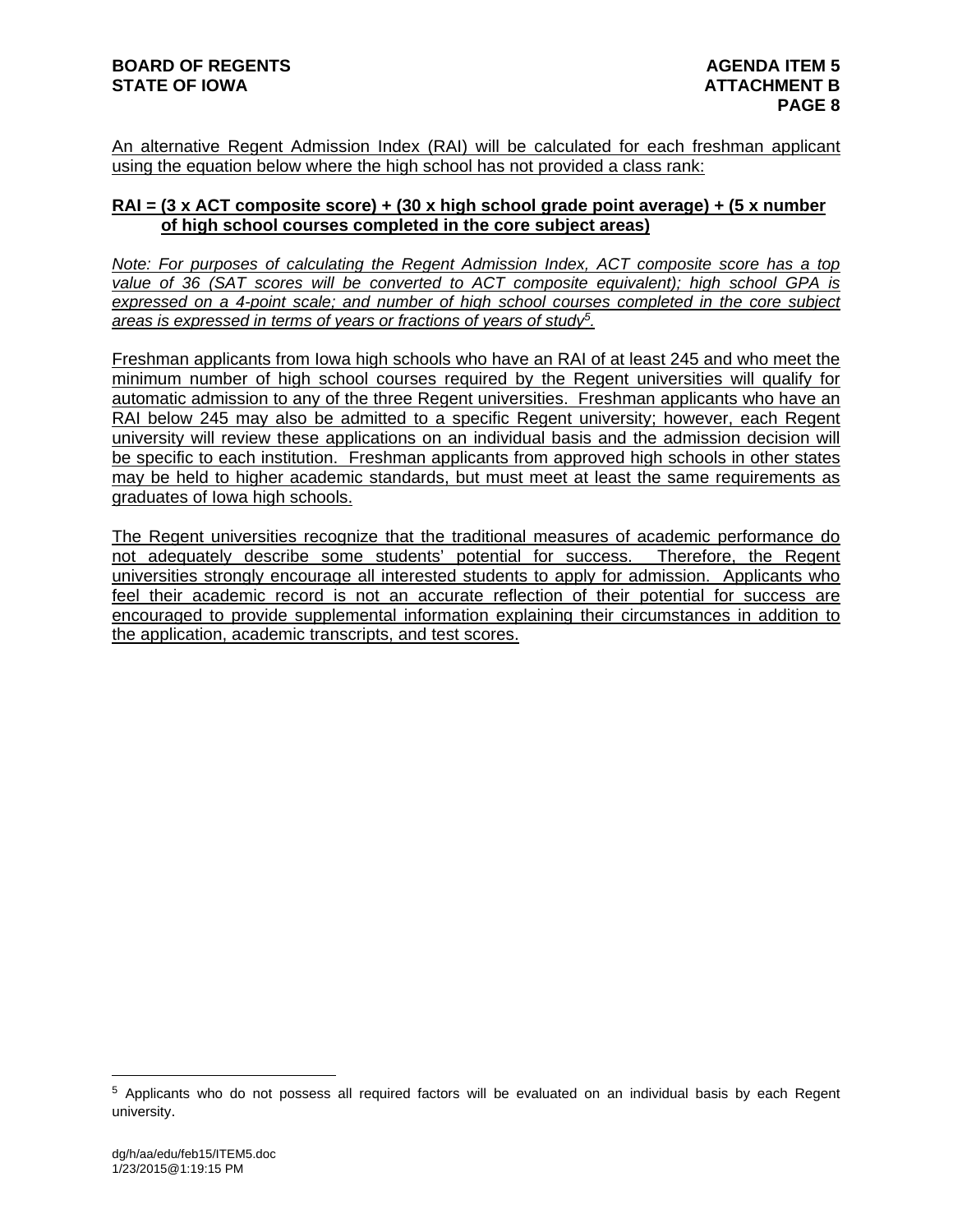# **High School Course Requirements for Admission**

In addition to the requirements stated previously, freshman applicants must also meet the minimum high school course requirements for their institution of choice as indicated below.

|                                  |                                                                                                                                                                                                                                             |                                                                                                                                                                                                                                                                                                                                                                                                                       | University of                                                                                                                                              |
|----------------------------------|---------------------------------------------------------------------------------------------------------------------------------------------------------------------------------------------------------------------------------------------|-----------------------------------------------------------------------------------------------------------------------------------------------------------------------------------------------------------------------------------------------------------------------------------------------------------------------------------------------------------------------------------------------------------------------|------------------------------------------------------------------------------------------------------------------------------------------------------------|
| <b>Subject Area</b>              | <b>Iowa State University</b>                                                                                                                                                                                                                | The University of Iowa                                                                                                                                                                                                                                                                                                                                                                                                | <b>Northern lowa</b>                                                                                                                                       |
| Foreign<br>Language              | Two years of a single foreign<br>language for admission to the<br>Colleges of Engineering and<br><b>Liberal Arts and Sciences.</b>                                                                                                          | Two years of a single foreign<br>language<br>required<br>are<br>for<br>admission. For many degrees,<br>the fourth year of proficiency is                                                                                                                                                                                                                                                                              | Foreign language courses are<br>not required for admission.<br>However, two years of a foreign<br>language in high school with a                           |
|                                  |                                                                                                                                                                                                                                             | required for graduation. Nursing<br>- 4 years in a single language or<br>two years each in two different<br>languages.                                                                                                                                                                                                                                                                                                | C- or above in the last course<br>will<br>meet<br>the<br>university<br>graduation requirement.                                                             |
| English/<br><b>Language Arts</b> | Four years emphasizing writing,<br>speaking, reading, as well as an<br>understanding and appreciation<br>of literature.                                                                                                                     | Four years, with an emphasis on<br>the analysis and interpretation of<br>literature,<br>composition,<br>and<br>speech.                                                                                                                                                                                                                                                                                                | Four years, including one year<br>composition;<br>also<br>of<br>may<br>include one year of speech,<br>communication, or journalism.                        |
| <b>Math</b>                      | Three years, including one year<br>each of algebra, geometry, and<br>advanced algebra.                                                                                                                                                      | Three years, including two years<br>of algebra and one year of<br>geometry, for admission to the<br>College of Liberal Arts and<br>Sciences. Four years, including<br>two years of algebra, one year of<br>geometry, and one year of higher<br>mathematics<br>(trigonometry,<br>calculus),<br>analysis,<br>for<br>or<br>admission to the College of<br>Engineering.                                                   | including<br>Three years,<br>the<br>equivalent of algebra, geometry,<br>and advanced algebra.                                                              |
| <b>Natural Science</b>           | Three years, including one year<br>each from any two of the<br>following: biology, chemistry, and<br>physics.                                                                                                                               | Three years, including courses in<br>physical<br>science,<br>biology,<br>chemistry, environmental science<br>and physics for admission to the<br>College of Liberal Arts and<br>Sciences. Three years, with at<br>least one year each in chemistry<br>and physics for admission to the<br>College<br>Engineering.<br>of<br>Nursing - three years, including<br>one year each of<br>biology,<br>chemistry and physics. | Three years, including courses<br>in general science, biology,<br>chemistry, earth science, or<br>physics. Laboratory experience<br>is highly recommended. |
| <b>Social Sciences</b>           | Two years for admission to the<br>Colleges of Agriculture and<br>Life<br>Science,<br><b>Business,</b><br>Design, Human Sciences, and<br>Engineering.<br>Three years for<br>admission to the College of<br><b>Liberal Arts and Sciences.</b> | Three years, with U.S. history<br>and world history recommended,<br>for admission to the College of<br>Liberal Arts and Sciences.<br>Two years, with U.S. history and<br>world history recommended, for<br>admission to the College of<br>Engineering.                                                                                                                                                                | Three years, including courses<br>anthropology,<br>economics,<br>in<br>geography, government, history,<br>psychology, or sociology.                        |
| <b>Other Courses</b>             | Specific elective courses are not<br>required for admission.                                                                                                                                                                                | Specific elective courses are not<br>required for admission.                                                                                                                                                                                                                                                                                                                                                          | Two years of additional courses<br>from the required subject areas,<br>foreign languages, or fine arts.                                                    |

Note: Non-resident freshman applicants may be held to higher standards for admission, but must meet at least the same requirements as resident freshman applicants.